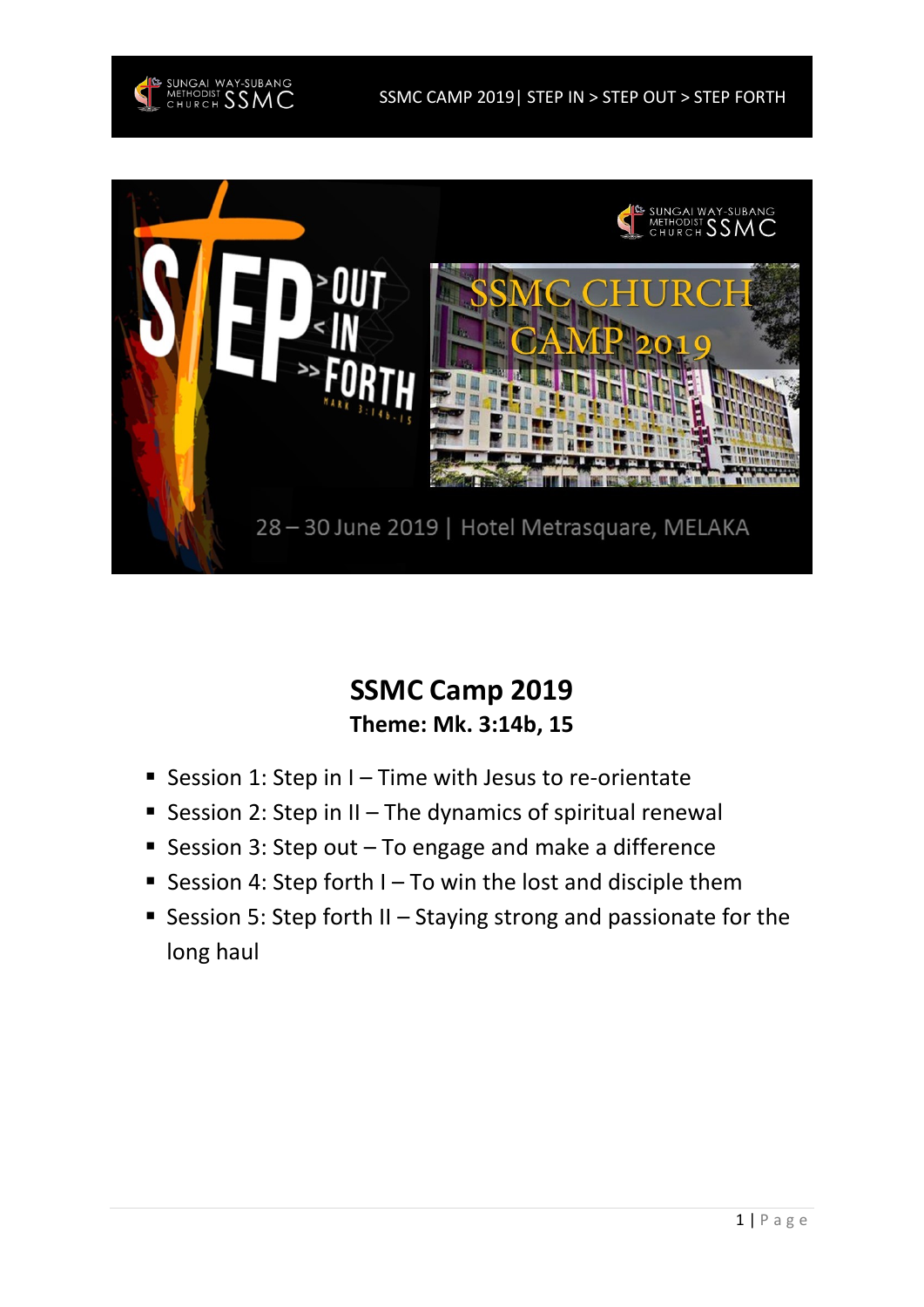

# **Session 1: Step in I**

## **Time With Jesus To Re-orientate (Mk. 3:13-15)**

### **Why is it important to take time with Jesus?**

To discover:

- Who am I? (Identity)
- Why am I here? (Purpose)
- Where am I going? (Destiny)
- Where do I belong? (Community)
- Is there worth/value in life? (Significance)

#### **The result:**

- We recognise life's mortality (Ps. 90:3)
- We acknowledge life's brevity (Ps. 90:10)
- We must live with a sense of urgency (Ps. 90:12; Eph. 5:15, 16)

#### **The call of Jesus to re-orientate:**

- To be with Him (Mk. 3:13, 14a; Acts 4:13))
	- $\circ$  To spend time with Him to keep focus and know His purpose (Mk. 1:35)
	- o To learn and be equipped by Him
	- o To be renewed and refreshed (cf. Lk. 5:16)
	- $\circ$  To imitate Him (1 Cor. 11:1, NKJV)
- To be sent out on His mission (Mk. 3:14, 15)
- To exercise authority and power (Mk. 3:15; 1 Jn. 4:4)

#### **A rightly oriented life with Jesus involves (1 Tim. 4:15, 16):**

- Diligence (v. 15a)
- Devotion (v. 15b; cf. Acts 13:36)
- Discipline (v. 16a; cf. Prov. 1:7)
- Determination (v. 16b; Jas. 1:2-4)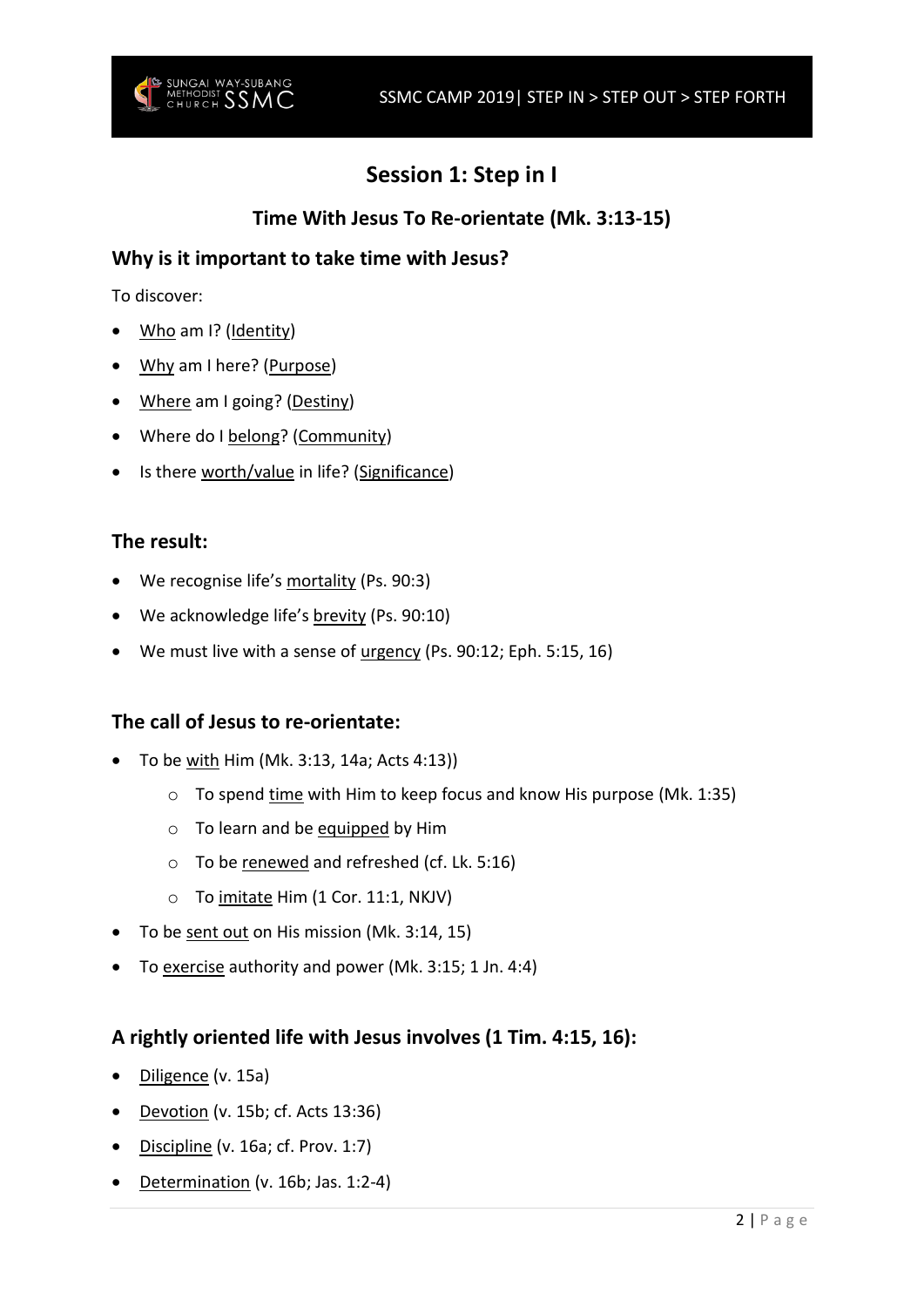

# **Session 2: Step in II**

# **The Dynamics of Spiritual Renewal (Acts 3:19-21)**

#### **Introduction**

The Person and place of the Holy Spirit is critical in spiritual renewal and passion

#### **Why do we need spiritual renewal?**

- Because we sometimes become dry/stale in our Christian walk
- Because we sometimes become presumptuous
- Because we sometimes become proud

#### **Why do some Christians grow cold or not live effective lives?**

- Have compromised in their Christian faith
- Lacking in discipline and perseverance
- Feeling that their prayers are not answered
- Been hurt/disappointed by other Christians
- Been distracted/pursuing false gods (Mt. 6:24)
- Not keyed into a small group (Heb. 10:25)

### **What is needed in spiritual renewal (Acts 3:17-21)?**

- Recognise and repent of our sins and return to God (v. 19)
	- o "Repent, then, and turn to God…"
- Experience forgiveness of our sins and be refreshed by the Holy Spirit (v. 19; cf. Eph.

5:18)

 $\circ$  "...so that your sins may be wiped out, that times of refreshing may come from the Lord."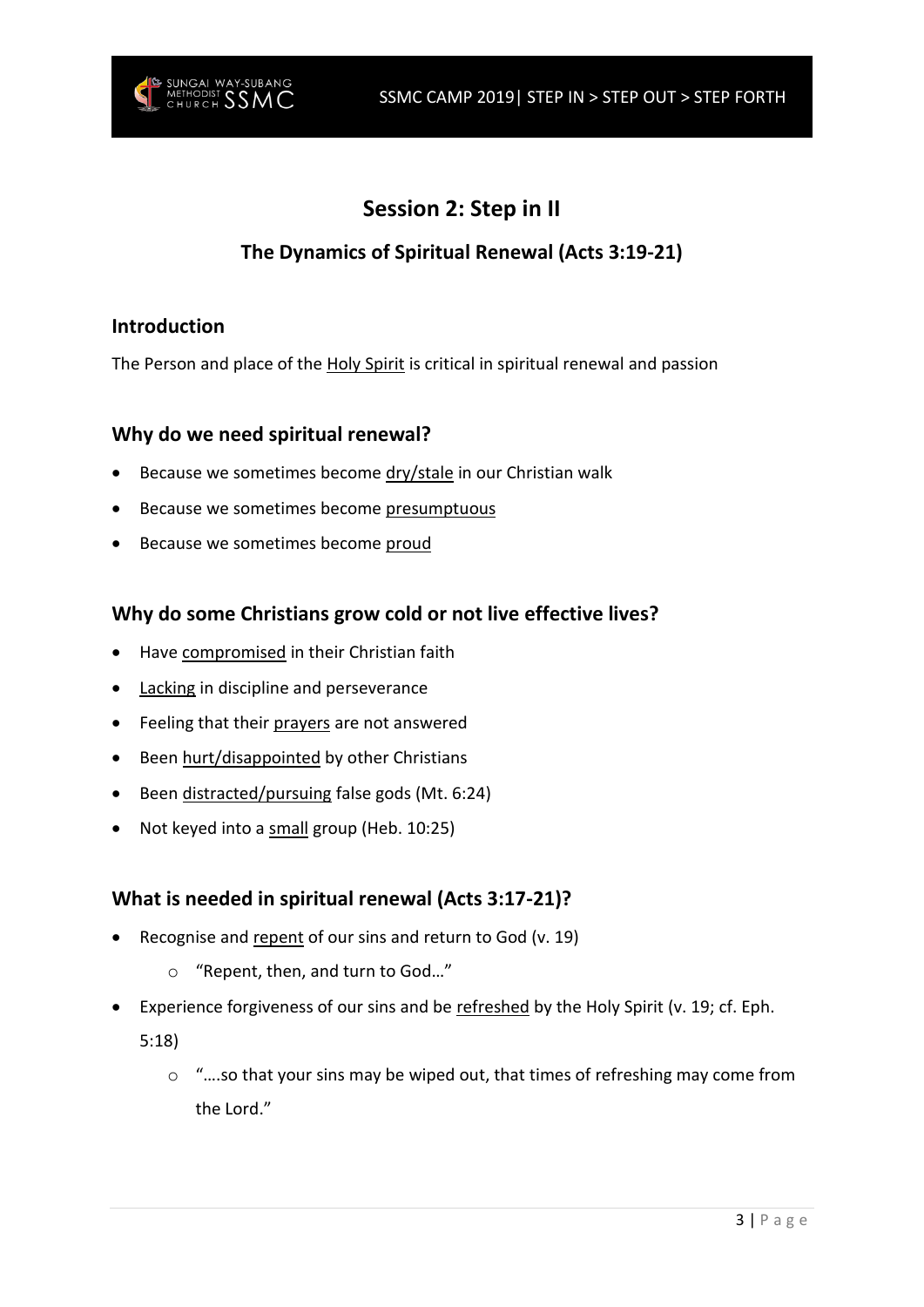

- Open up and receive all that had been lost (v. 21)
	- o "… until the time comes for God to restore everything…"
- Respond in humble obedience and service (Heb. 10:24)
	- o "And let us consider how we may spur one another on towards love and good deeds."
- Hang around people of faith and passion (cf. Prov. 27:17)

#### **How to stay fresh and motivated?**

- Personal time with God daily in the Word, prayer and journalling (Mk. 1:35)
- Time away for reflection, renewal and re-charting where necessary (2 Tim. 2:7)
- Read widely but judiciously (cf. Lk. 2:46, 47)
- Attend seminars, conferences, etc. for continual input and enrichment
- Be in a circle of friends with kindred hearts and minds
- Have one or two people to speak into your life
- Be mentoring some people as well (2 Tim. 2:2)
- Exercise to keep fit and fresh (1 Cor. 6:19, 20)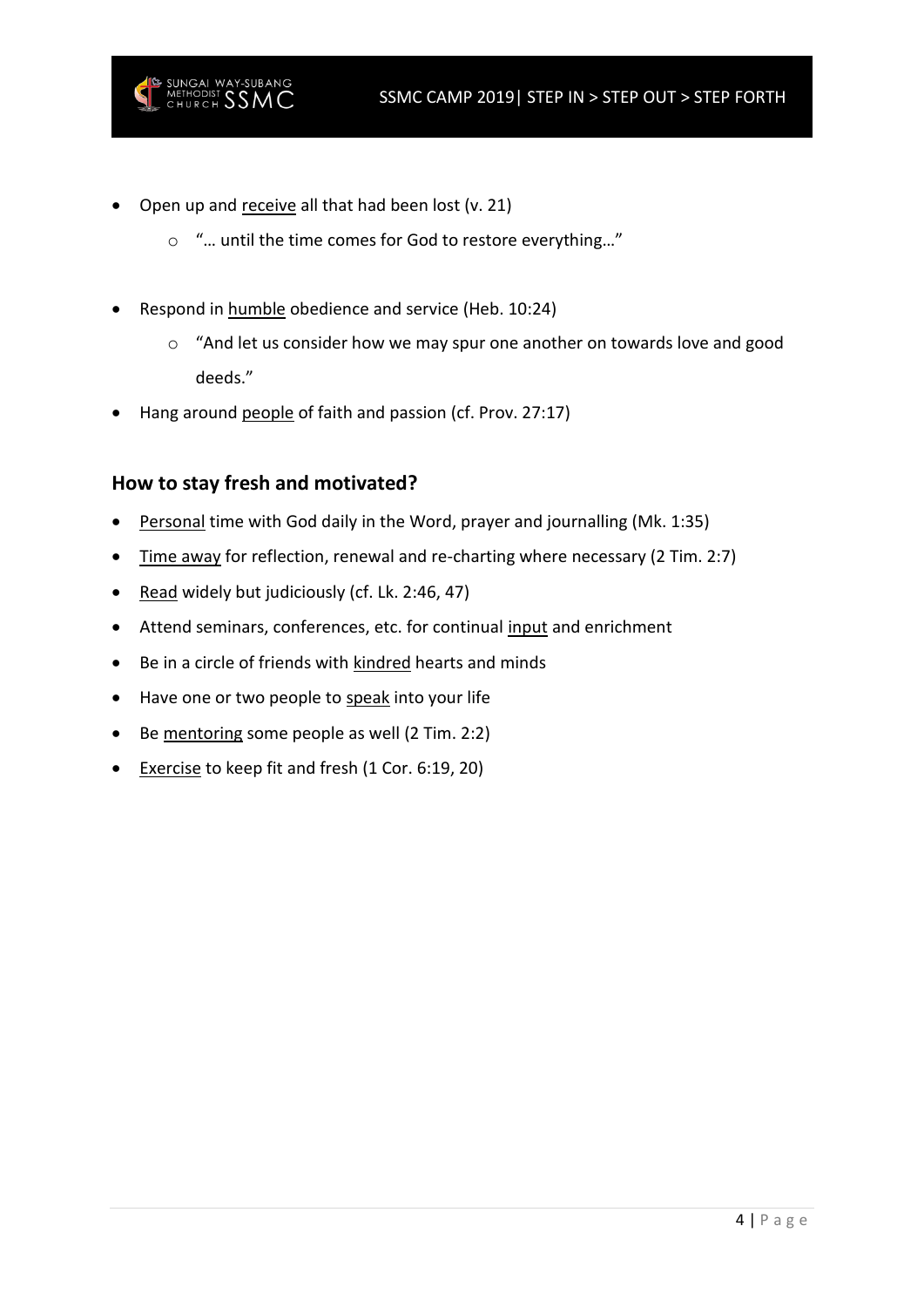

# **Session 3: Step Out**

## **To Engage and Make a Difference (Dan. 1:3-21)**

#### **Introduction**

Never forget: That we are salt and light in this world (Mt. 5:13-16) We must therefore be engaged with the world to make a difference But engagements take place at different levels

#### **Getting our engagement right at the foundational level:**

- With God in prayer (Dan. 2:17-19; Dan. 10:12)
- With the Scripture so that one's life is centred on God with a moral compass (Dan. 9:1-3)
- With the community of God's people (Dan. 2:17)

#### **Engagement in our role and responsibilities to make a difference:**

- Clear sense of God's presence and call (Dan. 1:17, 21)
- Outstanding in fulfilling one's role and duties (Dan. 6:3, 4)
- Unafraid to take a stand for the Lord where necessary (Dan. 6:10)

#### **Engagement with people and society around us:**

- With the soul and culture of a nation (Dan. 1:4b)
- With the everyday needs and pleasures of the people (Dan. 1:5a)
- With the developments in society and the idols of the times (Dan. 1:2b; Dan. 5:4)

#### **Three levels of social engagement:**

- Service level
- Advocacy level (Prov. 31:8,9)
- Policy level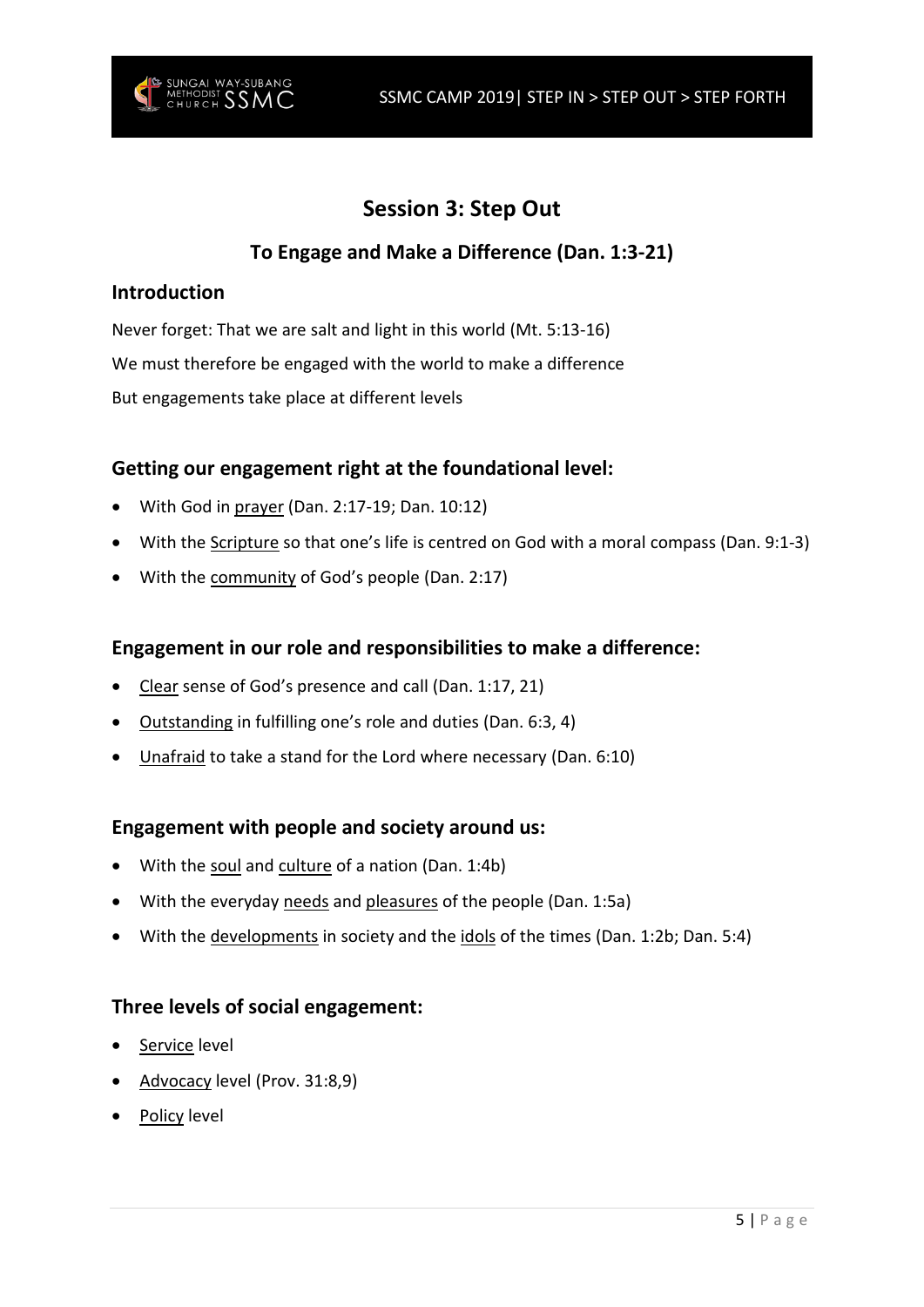

# **Session 4: Step Forth I**

# **To Win the Lost & Disciple Them (Jn. 4:4-15)**

#### **Introduction**

- Do not miss the joy and blessings of sharing Jesus with people around us.
- Do not miss the greater privilege of leading someone to faith in Christ and see that person being discipled in the life of the church.

#### **Flaws in the Church today:**

- Turning the sharing of our faith or evangelism into a programme
- Turning the sharing of our faith or evangelism into an event
- Relegating the sharing of our faith or evangelism to a few so-called experts, the evangelists

Evangelism in Scripture is to be seen as a lifestyle and the responsibility of every follower of Jesus (cf. Acts 8:4)

#### **What is evangelism?**

• It is sharing the Good News of Jesus Christ in the power of the Holy Spirit and trusting God for the results

#### **Why we must evangelise?**

- It is sharing in the heart of God (Jn. 3:16, 17)
- Otherwise people are lost to a Christless eternity (Col. 1:13, 14)

#### **There are 2 forms of evangelism:**

- Visual evangelism
- Verbal evangelism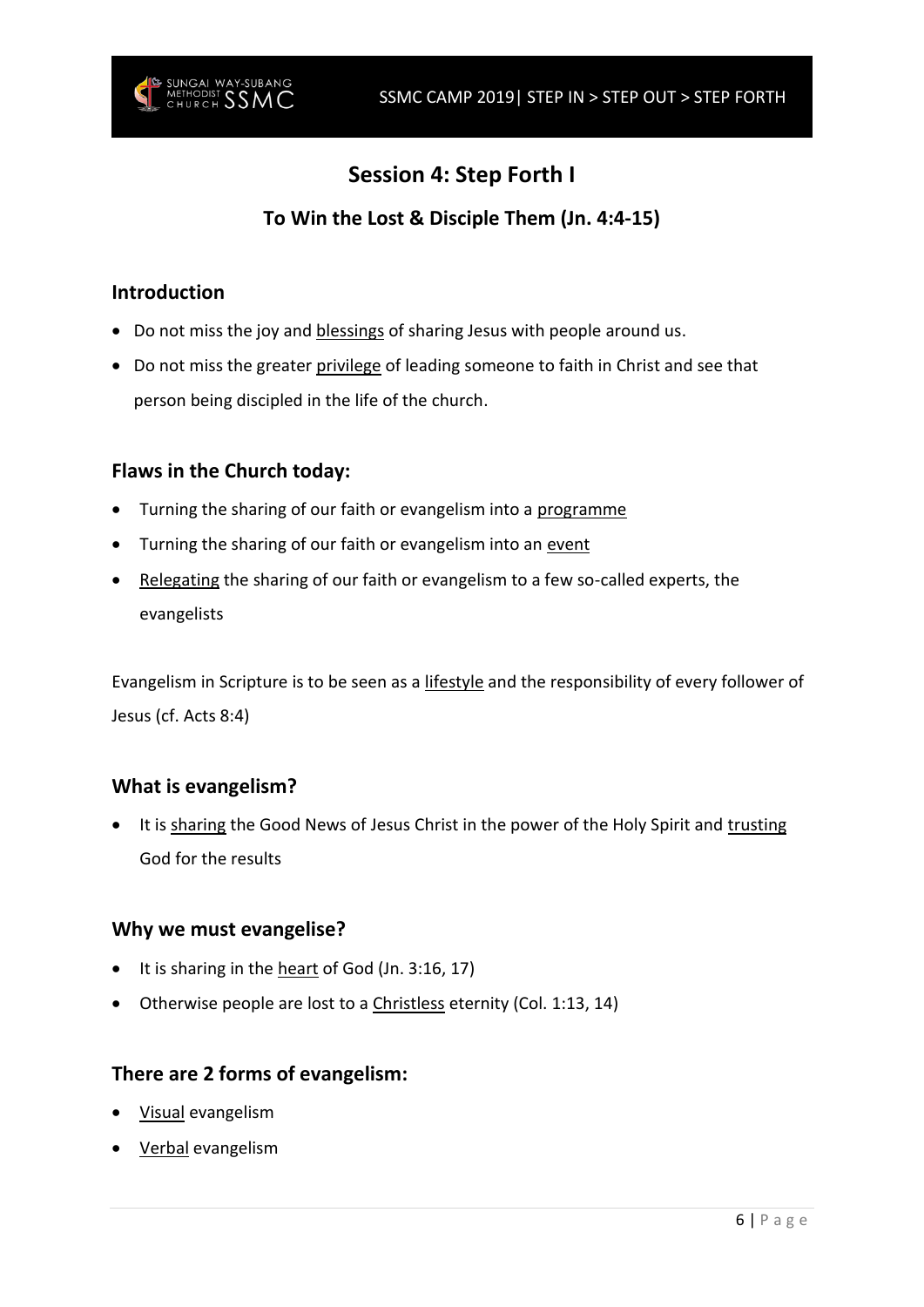



### **Evangelism Jesus' style:**

- The posture of the heart (v. 4)
- The place of engagement  $(v. 5, 6)$
- The point of conversation (v. 7)
- The prejudice of the woman (v. 9)
- The promise of the Saviour (v. 10, 13-14)
- The plea of the woman  $(v. 15)$

#### **The result:**

- She became the first evangelist to her town (v. 29, 39)
- Many more became believers and Jesus stayed for 2 days to disciple them (v. 40, 41)
- The whole town was impacted (v. 42)

#### **The challenge:**

• That by the grace of God and in the power of the Holy Spirit I would like to lead \_\_\_ person(s) to faith in Christ and see the person(s) being discipled in the life of the church. Make this an annual goal.